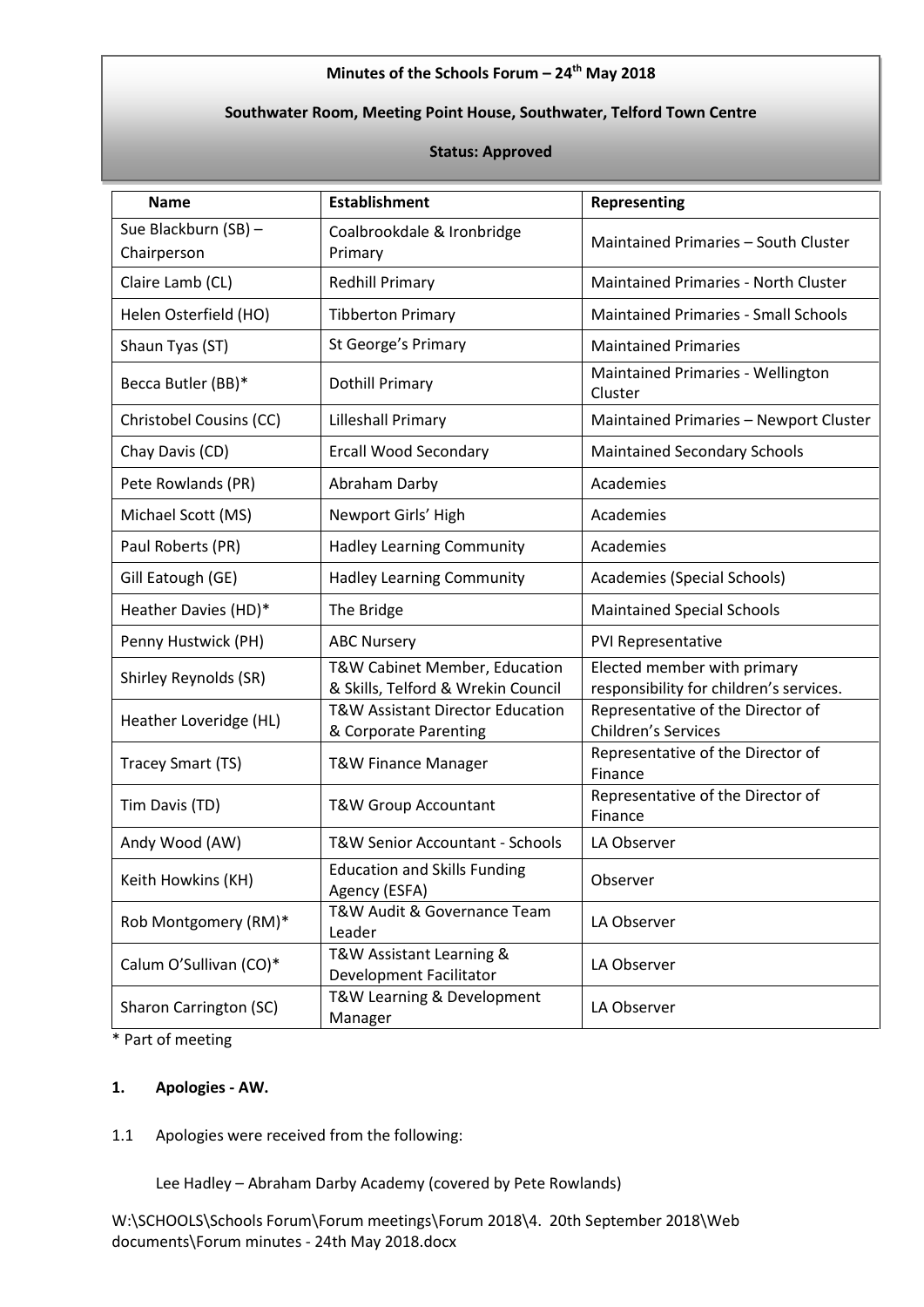#### Jo Weichlbauer – Ladygrove Primary

#### **2. Minutes of the previous meeting and matters arising - SB.**

2.1 The minutes of the previous meeting,  $15<sup>th</sup>$  March 2018, were accepted as correct. A copy of the minutes can be found at the following link:

[http://www.telford.gov.uk/downloads/file/7109/march\\_2018\\_-\\_minutes](http://www.telford.gov.uk/downloads/file/7109/march_2018_-_minutes)

- 2.2 There was one matter arising that would be covered under agenda item three.
- **3. Financial pressures impacting on the local authority services for children and young people - TD.**
- 3.1 The group were presented with a paper to discuss which can be found at the following link:

[http://www.telford.gov.uk/downloads/file/7163/may\\_2018\\_-\\_financial\\_pressures\\_on\\_la](http://www.telford.gov.uk/downloads/file/7163/may_2018_-_financial_pressures_on_la)

- 3.2 TD talked the group through the paper.
- 3.3 CL asked if the increase in house building would be financially beneficial to the Council. TD stated that whilst services have to be provided for new houses, overall there was usually a net financial benefit to the Council from housing growth.
- 3.4 GE asked about recent increases in council tax. TD responded that council tax has increased in recent years, in part due to the Council applying a social care precept as recently permitted by Government, but T&W council tax remained one of the lowest in the West Midlands.
- 3.5 ST asked whether the LA would be seeking greater contributions from schools? From a school perspective, less money is being spent on vulnerable children as a result of tighter budgets. Schools do not have the resources to bail out the LA. The Government says there is more funding in education but think tanks are saying the opposite. What is the truth?
- 3.6 KH responded that there will be Government spending review to take effect in 2020/21 and that the DfE will put a case to the Treasuery for an increase in education funding. To date schools have had their funding comparatively protected compared to other areas of public spending. ESFA are offering training to school staff in order to encourage schools to become more efficient. The ESFA recognise that there are financial pressures on schools and the National Funding Formula is being introduced to make funding allocations fairer. An additional £1.3bn was added to FY1819 school budgets.
- 3.7 GE raised concerns over the increase in staffing costs in recent years, in particular National Insurance and pension costs. These together with pay awards have absorbed most if not all of the additional funding in recent years.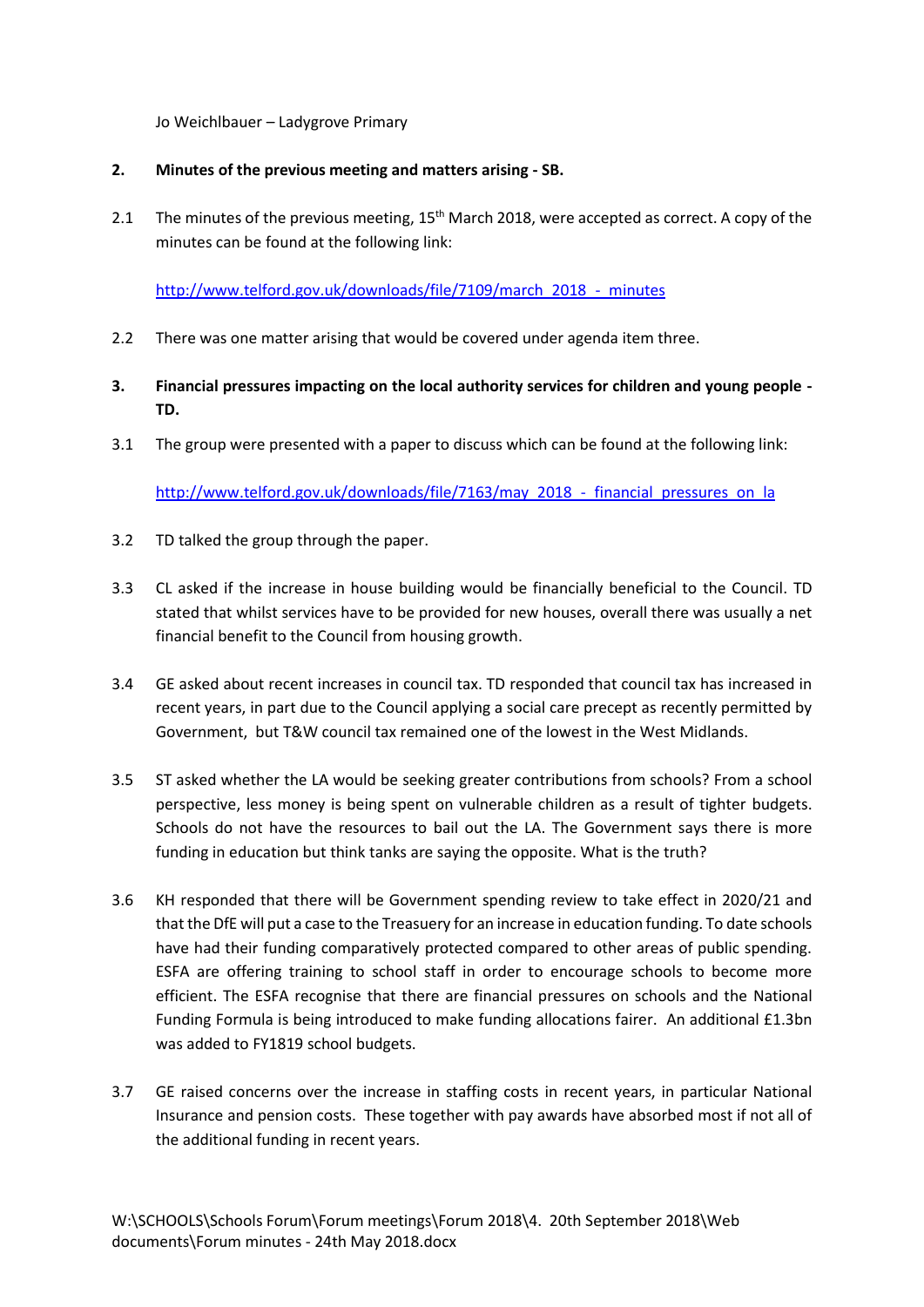- 3.8 TD advised the group that there may well be further increases to employers pension costs coming, with a potential increase in teachers' pension costs to 18% or more (compared to 16.5% currently) in 2019/20.
- 3.9 ST stated that he has been benchmarking the schools in T&W for some time and it has showed T&W schools consistently in the bottom quarter nationally for funding. Any increase that T&W schools are now getting is being absorbed by additional staffing costs, e.g. the recent pay award for school support staff. ST felt that expectations of what schools can deliver will have to shift downwards unless funding genuinely keeps pace with rising costs.
- 3.10 CC stated that some of the problems affecting schools are arising from the rigidity of the new curriculum, which is inappropriate and counter productive for large numbers of pupils. She and HO had recently attended a seminar looking at the increasing prevalence of mental health problems for children, which included evidence that the most common source of stress for children was school work. Schools and the LA were having to devote time and resources to addressing problems created by the school system itself, which in its over-emphasis on data and measurable performance was making children unhappy and diminishing children's enjoyment of learning.
- 3.11 ST asked KH if when funding formulas and policies are decided whether the link between standards and funding is genuinely considered.
- 3.12 HL stated that T&W schools, along with the LA, could make representations to government explaining the pressures upon education.
- 3.13 ST stated that we need to bring out examples from schools of the impact of lack of funding upon pupils at ground level. There is a perception that government ministers typically visit schools (usually academies) in well funded areas (e.g. London) and then assume/portray this as representing the circumstances of all 22,000 schools in the country.
- 3.14 HL reemphasised the need to lobby with the NAHT.

# **4. 2017/18 DSB budget outturn - HL.**

4.1 HL presented the Forum with a paper which can be found at the link below:

# [http://www.telford.gov.uk/downloads/file/7138/may\\_2018\\_-\\_dsg\\_outturn](http://www.telford.gov.uk/downloads/file/7138/may_2018_-_dsg_outturn)

- 4.2 Further to the issues highlighted in the paper, the LA and speciailist settings are still in negotiations over 2018/19 budget / expenditure and are engaged in an ongoing dialogue to address rising expenditure. The LA is working with other LAs to learn from each other and strengthen LA commissioning powers with regard to independent specialist settings.
- 4.2 CL asked if special schools have had additional funding for the increase in places. HD responded that the basis for special schools 2018/19 budgets was the same level of funding as in 2017/18.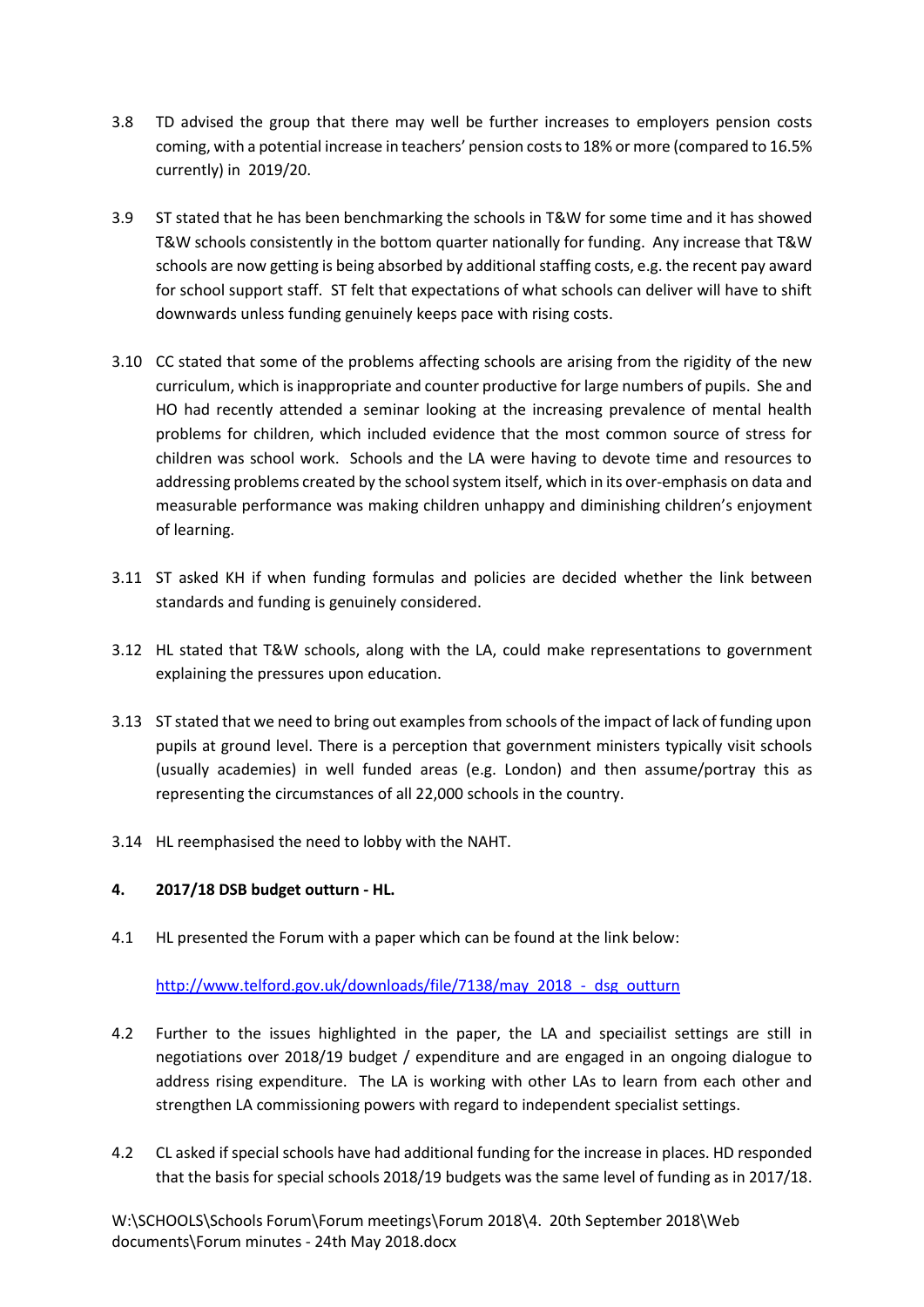This is particularly challenging as due to the higher number of support staff in special schools the recent pay award for local government with increases of up to 9% for staff on lower pay grades, has had a large impact on special schools' cost base.

- 4.3 GE stated that a large piece of work had been undertaken to reduce costs at Queensway, but that due to the complexity of the pupils there is a need for small classes.
- 4.4 CC stated that more complex children are now being managed in mainstream schools and this has resulted in additional staff having to be employed, with a consequent pressure on the rest of the school budget.
- 4.5 GE pointed out that Ofsted now expect pupils in special schools to make the same progress as pupils in mainstream schools.
- 4.6 TD highlighted that the in-year overspend in FY1718 was £815K, as the £544K overspend occurred despite £271K of balances having been brought forward.
- 4.7 HD pointed out that one out of county placement could cost up to £200K so it would not take too many of these to cause fundamental budget problems.
- 4.8 CL stated that any update that the LA could give the Forum on progress in addressing the high needs budget would be very helpful.
- 4.9 GE reminded the Forum that a number of out of county placements had been prevented as a result of the formation of Queensway and the efforts of other special schools, but this didn't necessarily mean that absolute numbers had fallen (i.e. it can just slow the pace of increases).
- 4.10 ST asked what would be the effect of the Forum refusing to carry forward the DSG deficit.
- 4.11 HL advised that if the Forum did not vote in favour of the carry forward then the LA would approach the DfE for approval to carry forward. KH stated that the deficit would have to be met from LA resources if the carry forward against DSG was not approved.
- 4.12 TD reminded the Forum that the LA is already paying £1.3m every year for historic schools premature retirement costs, whereas LAs that had top-sliced DSG to pay for this were being funded by the DfE for these costs through the Central School Services Block of DSG. KH stated that the DfE had no intention of funding costs that were not already in the DSG.
- 4.13 The Forum voted in favour of carrying forward the 2017/18 DSG deficit to FY1819 by thirteen votes to zero.

# **5. Apprentice Levy Update – SC/CO.**

5.1 The Forum was joined by CO & SC to update the Forum on the progress made with the Apprentice Levy. A paper was provided which can be found at the following link: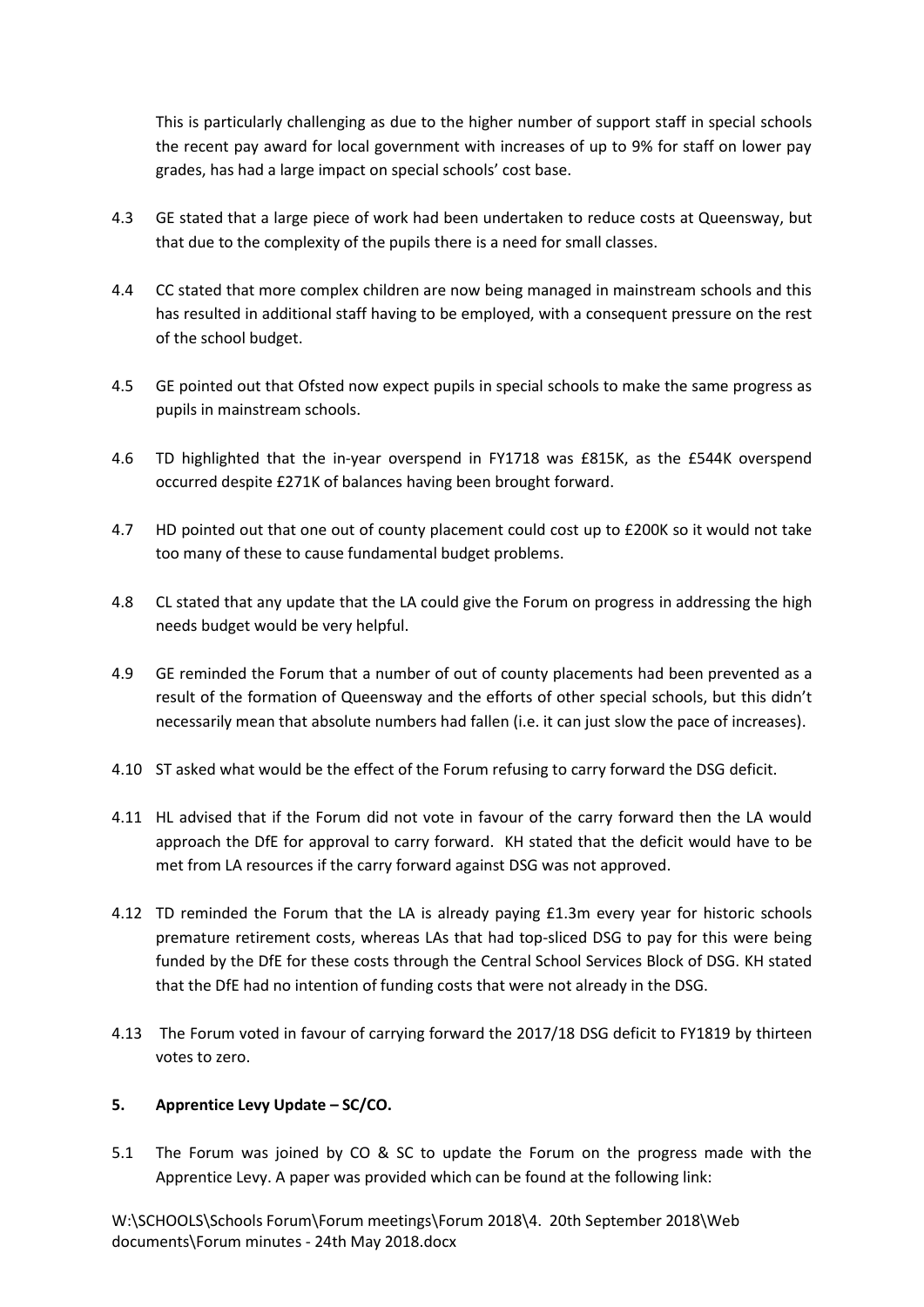# [http://www.telford.gov.uk/downloads/file/7139/may\\_2018\\_-\\_apprentice\\_levy\\_update](http://www.telford.gov.uk/downloads/file/7139/may_2018_-_apprentice_levy_update)

- 5.2 CO advised the Forum that he had met with all schools and some cluster meetings. Literature had been distributed to schools advising on process and courses available.
- 5.3 The levy collected that is unspent 24 months after collection would be clawed back by central government. The levy collected to date in respect of schools is £252K of which only £89K had been committed. There was the danger therefore of the remaining £163K being lost.
- 5.4 It was therefore proposed that the remaining funding should be pooled and used according to a process which will prioritise and co-ordinate use of the funds. Details will be distributed to all schools contributing to the fund shortly.
- 5.5 CL pointed out that schools are looking at reducing their non-teaching staff and so would be attempting to find ways of using the apprentice levy to train existing staff.
- 5.6 CC stated that she definitely did not want FY1819 funds pooling as schools were currently making plans to use these funds.
- 5.7 HL confirmed it will only be unclaimed FY1718 funds that will be pooled for now.
- 5.8 SC confirmed that there will be a further update in around six months; probably at the November 2018 meeting.
- **6. Scheme for Financing Schools – 2018 revisions - TD.**
- 6.1 TD advised the Forum that periodically the DfE publish Directed Revisions to the scheme for financing schools which the Forum must vote upon before incorporation into the T&W scheme. An extract from the DfE document can be found at the following link:

[http://www.telford.gov.uk/downloads/file/7140/may\\_2018\\_-\\_scheme\\_for\\_financing\\_schools](http://www.telford.gov.uk/downloads/file/7140/may_2018_-_scheme_for_financing_schools)

- 6.2 The main change to the scheme was a restriction upon local authorities being able to issue a loan to a school rather than a licenced deficit; not a practice that happens within T&W. The remainder of the changes were predominantly tidying up the scheme.
- 6.3 The scheme describes the financial relationship between the local authority and the schools which it maintains. The scheme therefore does not apply to academies.
- 6.4 Maintained school members voted in favour of the changes to the Scheme.

# **7. General Data Protection Regulations (GDPR) - RM.**

7.1 RM briefly updated the Forum on the GDPR which comes into effect on the  $25<sup>th</sup>$  May 2018.